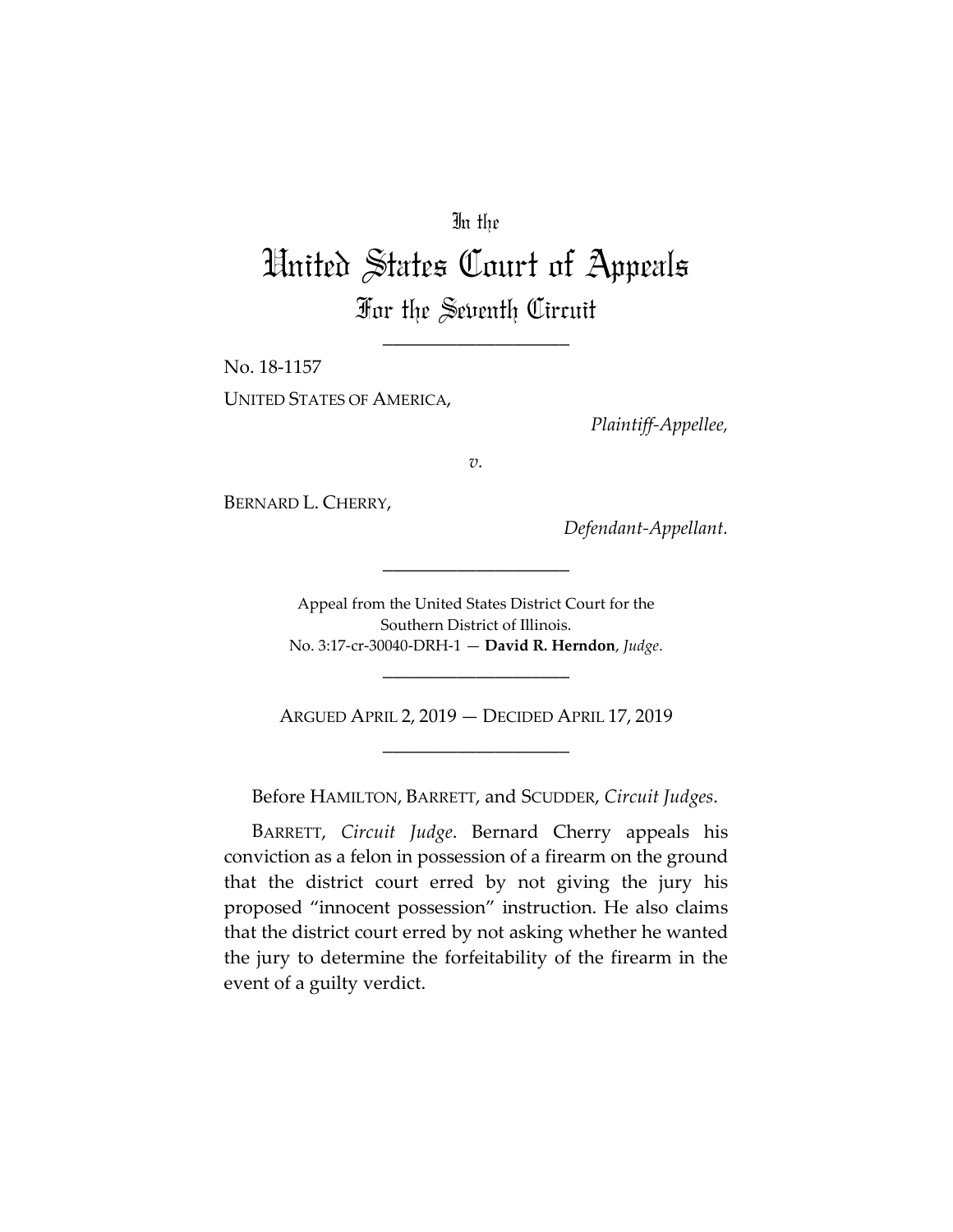Because we have never recognized an innocent possession defense and because the facts here don't support such a defense even if we were to recognize it, the district court did not err in refusing to give the instruction. And given that no reasonable juror could have failed to find a nexus between the gun and Cherry's felon-in-possession conviction, the district court's failure to ask either party whether it wanted the jury to determine the forfeitability of the firearm did not affect Cherry's substantial rights. We affirm the judgment of the district court.

I.

At 3:31 a.m. on December 13, 2016, Officer Isaiah Sherrod of the East St. Louis Police Department received a report that a vehicle had been playing loud music. Sherrod went to the address and saw a vehicle outside an abandoned residence with the lights on and music playing. When he got closer, Sherrod observed a man in the front yard of the residence looking for something in the grass with his phone's flashlight.

The man, Bernard Cherry, told Sherrod that he was looking for the key to his tire rims that he had lost in that area earlier in the day. Although Cherry seemed intoxicated, Sherrod decided to help him find the key. As he was searching, Sherrod noticed a firearm—a .40 caliber Smith & Wesson handgun—a few feet from Cherry.

As soon as he saw the gun, Sherrod handcuffed Cherry and put him in the squad car for officer safety, but without formally arresting him. Cherry complained that the cuffs were too tight, and Officer Sherrod got him out of the car to adjust the cuffs. At that point, Cherry tried to run but did not get far. Officer Sherrod then arrested Cherry and took him to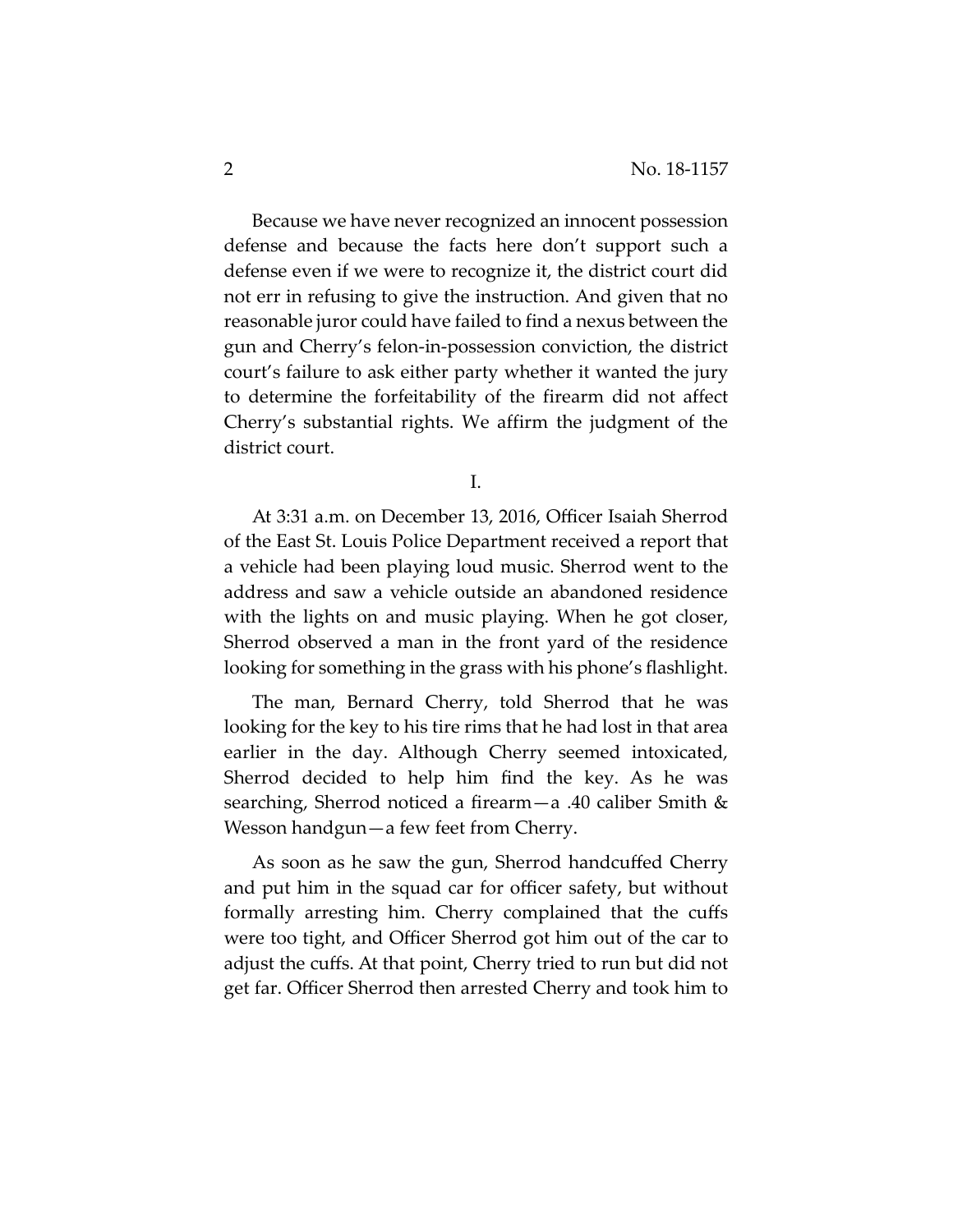the police station where he was interviewed by Officer Jerry Simon. Cherry explained to Simon that, earlier in the night, he had stopped his car to look for a new CD to put in the car's CD player. He said that when he looked out the window, he thought that he saw someone that he knew. But after rolling down his window, he realized that he did not know the person. Cherry said that the man pointed a gun at him but that he knocked it out of the man's hands. Cherry then opened his car door and hit the stranger, who ran away. Cherry explained that during the scuffle he lost his cell phone and got out of the car to look for it. He also admitted to picking up the gun briefly but said that he dropped it when he saw Sherrod approaching.

Following the interview, Cherry was charged with being a felon in possession of a firearm under 18 U.S.C.  $\S 922(g)(1)$ and 18 U.S.C. § 924(a)(2) and forfeiture under 18 U.S.C. § 924(d)(1). Because Cherry stipulated that he was a felon at the time of his arrest, the sole question at trial was whether he possessed a firearm. He requested an "innocent possession" instruction to support his theory of defense, which read:

> Possession of a firearm constitutes innocent possession where: (1) the firearm was obtained innocently and held with no illicit purpose; and (2) possession of the firearm was only momentary. If you find that the defendant possessed a firearm and that possession constituted innocent possession, you should find the defendant not guilty.

The government objected, citing *United States v. Jackson*, 598 F.3d 340 (7th Cir. 2010). In *Jackson* we declined to affirmatively recognize an innocent possession defense, and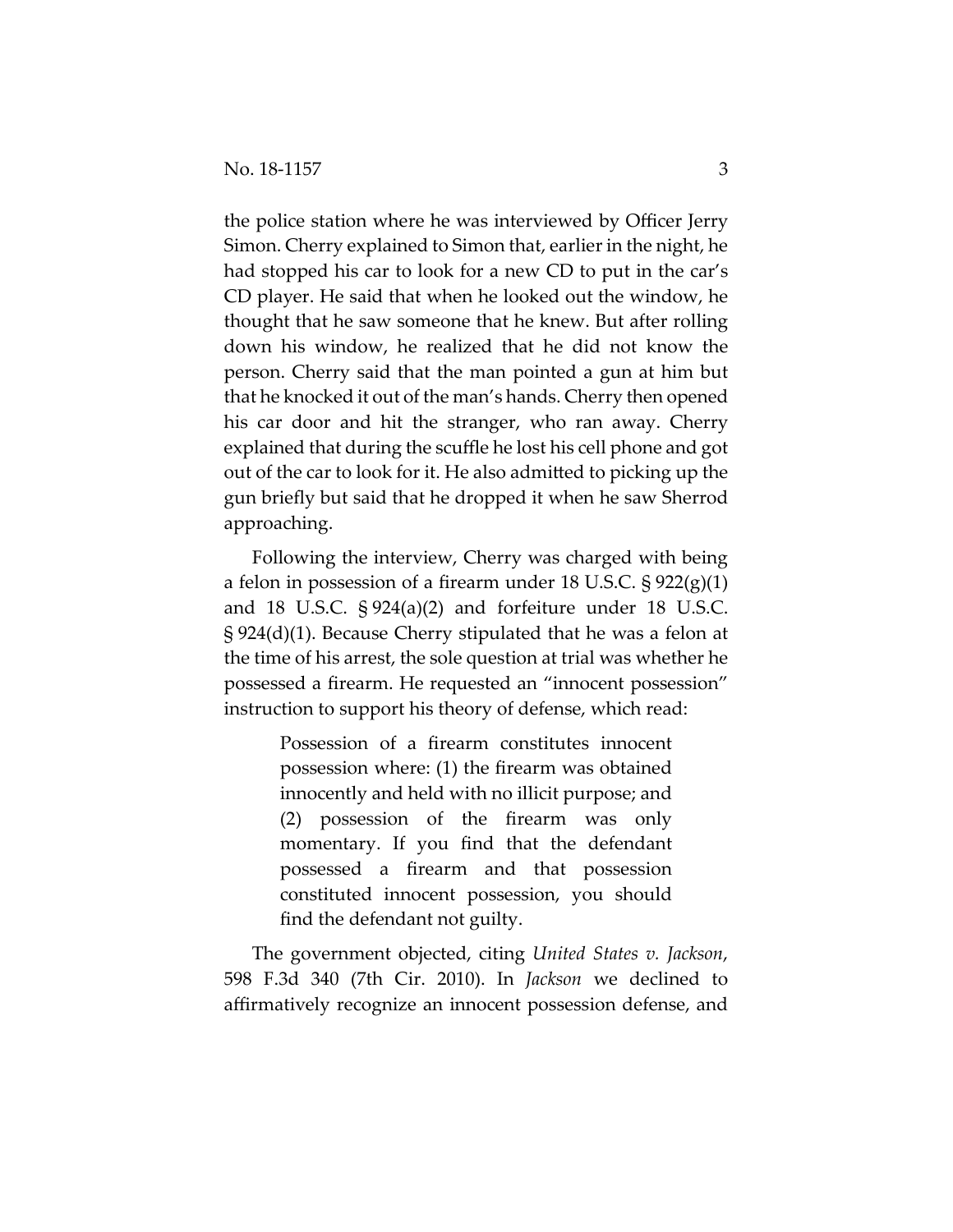we noted that even if we were to recognize such a defense, the defendant would still have to show that he immediately sought to turn over the firearm to law enforcement. 598 F.3d at 349–51. Because Cherry did not immediately seek to turn over the firearm, the district court concluded that his case fell within *Jackson* and refused the proposed instruction.

The jury ultimately found Cherry guilty of being a felon in possession of a firearm. Following trial, the government moved for forfeiture of the firearm under Federal Rule of Criminal Procedure 32.2(b), and the district court granted the motion.

On appeal, Cherry raises two issues. First, he says that the district court erred by failing to give the innocent possession instruction. Second, he argues that the district court violated Federal Rule of Criminal Procedure 32.2(b)(5)(A), which requires the court to ask whether either party wants the jury to determine the forfeitability of the firearm in the event of a guilty verdict.

## II.

Cherry is entitled to a jury instruction on his theory of defense if "(1) the instruction is a correct statement of the law; (2) the evidence supports the theory of defense; (3) the defense is not part of the government's charge; and (4) the failure to give the instruction would deprive the defendant of a fair trial." *United States v. Brown*, 865 F.3d 566, 571–72 (7th Cir. 2017).

Cherry's request for an innocent possession instruction fails for two reasons. First, as the district court noted, we have never recognized the innocent possession defense outside situations in which the defendant can establish a justification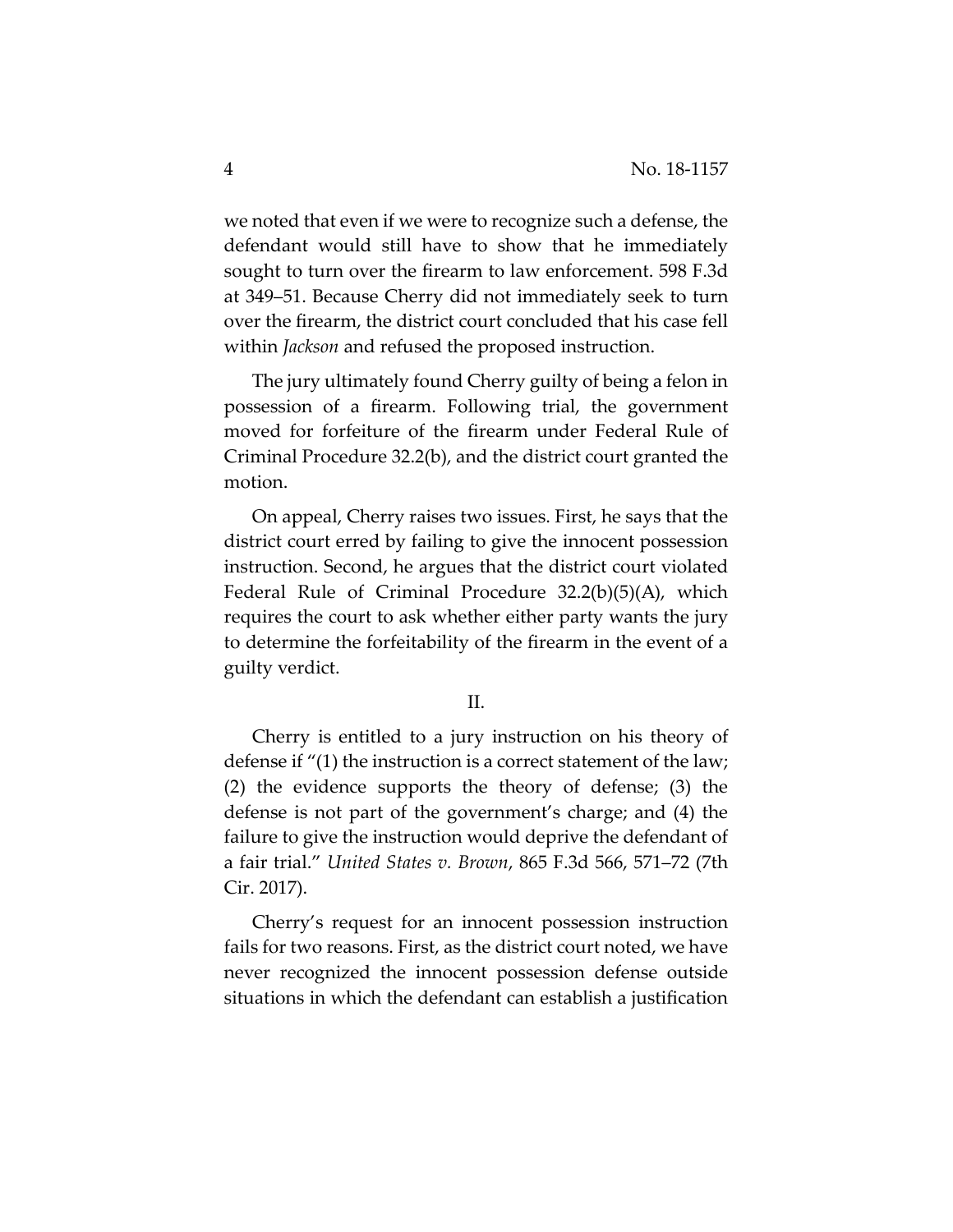$\overline{a}$ 

like necessity or duress. *See Jackson*, 598 F.3d at 349–50; *United States v. Hendricks*, 319 F.3d 993, 1007 (7th Cir. 2003). Second, even if we were to recognize such a defense, the facts here show that Cherry would not qualify. Even though he was in the presence of law enforcement, there is no evidence that he took any action, much less immediate action, to turn over the firearm. *See Jackson*, 598 F.3d at 350; *Hendricks*, 319 F.3d at 1007. In fact, he admitted to throwing the gun down when he saw Sherrod approaching rather than immediately giving it to him. Nor did Cherry turn over the gun during the period in which both he and Sherrod were searching for his key and before Sherrod noticed the gun. Thus, we see no error in the district court's decision not to give an innocent possession instruction.

## III.

Cherry next argues that the district court violated Federal Rule of Criminal Procedure 32.2 because it did not submit the forfeiture issue to the jury or obtain his waiver. But Cherry made no objection at trial, so the forfeiture order will be vacated only if the error affected his substantial rights. *See*  FED. R. CRIM. P. 52(b); *United States v. Ryan*, 885 F.3d 449, 454 (7th Cir. 2018). The government admits that the district court violated Rule 32 but argues that the error did not affect Cherry's substantial rights. We agree.<sup>[1](#page-4-0)</sup>

Rule 32.2(b)(5)(A) requires that when a defendant's case is heard by a jury and the indictment states that the government

<span id="page-4-0"></span><sup>&</sup>lt;sup>1</sup> We also note that Cherry's two primary arguments are at odds. On one hand, he says that he possessed the gun for only a few seconds and that it was not his. On the other, he asserts that the district court denied him a substantial right when it didn't allow the jury to determine the forfeitability of the gun.